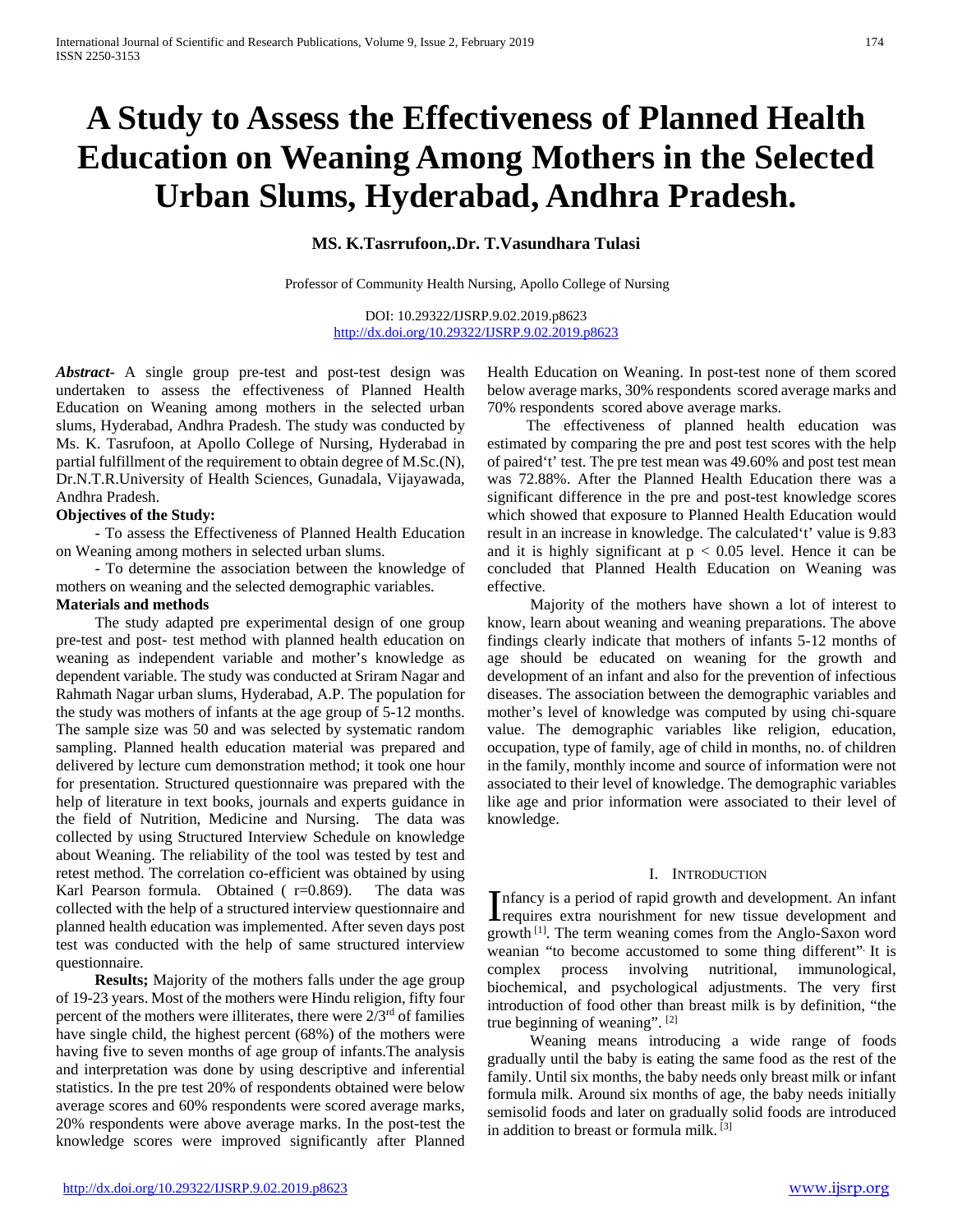Complementary feeding is extremely an essential feeding from six months of age, to meet the growing needs of the growing baby. Infants grow at a rapid rate, most of the organs of the body grow rapidly both structurally and functionally during the early life and then later on the growth slows down. Most of the growth in the nervous system and brain is complete in the first two years of life. In order to achieve optimum growth and development, there is an increased demand for the regular supply of weaning foods in the form of better nutrition. [4]

 Health experts agree that six months is the best age for introducing semisolids and later on solids. The baby's digestive system is still developing, so waning at early age may increase the risk of infections and allergies. If the mother decides to wean at delay, also leads to non fulfillment of nutritional gap leading to malnutrition and anemia. [5] At about six months, babies are ready to be move on to a mixed diet, the child begins to erupt, and the biting movements begin. The tendency to push solids out of the mouth also decreases. The infant achieves voluntary control of swallowing.<sup>[6]</sup>

 Usually weaning requires a lot of patience, and can take time, depending upon the age of the baby. The experience is different from every one. In India the tradition of prolonged breast feeding and introduction of complementary foods from 6 months of age through an "annaprashan ceremony" occurs. [7]

 Traditional foods for the infants should be started once the child is eating the cereal porridge well, mixed foods including cooked cereal, pulse and vegetables could be given to the child and other traditional foods will be given with little modifications to the infants are kichidi, upma, and idly . Instant infant foods are prepared with combination of roasted cereals, pulses, and millets powder. [8]

 Each year, several hundred infants are asphyxiated by food on an average one death every five days is reported in children from infancy to nine years of age. Apples, cookies and biscuits cause chocking most often in infants. Keen supervision is needed while infant takes to weaning. [9]

 The research approach adopted in the present study was experimental research approach aimed to assess the effectiveness of planned health education on weaning among mothers who were having infants of 5-12 months of age.

 The research design adopted for the present study is Pre Experimental design. Under the Pre Experimental design, 'one group pre and post test design' was selected for the present study. In this design whole group was pre tested, followed by the introduction of independent variable i.e. Planned Health Education irrespective of their pre tested dependent variable. The effectiveness of independent variable on the dependent variable was tested with the help of the post test after one week.

$$
R = O_1 \qquad X \qquad O_2
$$

 $O_1$  – Pretest for the assessment of level of knowledge on weaning. X - Planned health education on weaning.

 $O_2$  – Post test for the assessment of level of knowledge on weaning.

R- Randomization., No control.

 Sample for the present study consists of mothers of infants at 5-12 months of age, who are residing at Sriram Nagar and Rahamath Nagar, Hyderabad.The sampling technique adopted for

<http://dx.doi.org/10.29322/IJSRP.9.02.2019.p8623> [www.ijsrp.org](http://ijsrp.org/)

the present study is systematic random sampling. The total number of mother who was having infants of five to 12 months of age was 508. Sample frame was made by list out of houses by listing out and every kth element i.e 10<sup>th</sup> element from the sample frame was taken in order to take 10% of the target population, the accessible population is 50. Data was collected from mothers who have infants of 5-12 months of age at Sriram Nagar and Rahmath Nagar, Hyderabad, with the help of a structured interview by using a questionnaire. It is a method of gathering self report information from respondent. The questionnaire includes a set of questions that are generally answered in a specified sequence and pre designed response. The structured questionnaire was selected to gather appropriate data from the mothers for study purpose.

 A draft of the planned health education was developed keeping in mind objectives, literature reviewed as well as expert's opinions. Main factors like literacy level of the sample, method of teaching to be adopted, simplicity of language, appropriate use of teaching aids as well as attention span kept in mind.

## II. DESCRIPTION OF TOOL

 Part – 1: Deals with demographic data of mothers regarding age of the Mother, Religion, Education, Occupation, Dietary pattern, and Type of family, Number of children in the family, Monthly income, previous information on weaning and Source of information.

 Part – II: Section-I deals with questions related general aspects on weaning - four items.

 Section-II deals with questions related to basic principles on weaning - six items.

 Section-III deals with questions related to classification and introduction of weaning food items - seven items.

 Section-IV deals with questions related to preparation of weaning foods - four items.

 Section-V deals with questions related to problems on weaning - four items.

## III. SCORE INTERPRETATION

 The tool consists of 25 questions with multiple choice answers and each question has one simple choice as correct answer. Each correct answer was given a score of one mark and score of zero was given for incorrect answer. The percentage distribution was categorized into below average (33.3%), average (33.3-66.6%) and above average (66.6%).

# IV. DATA COLLECTION PROCEDURE

 In order to collect the data for the study, the investigator obtained written permission from the District Medical and Health Officer, Hyderabad. The subjects for the study were selected according to the criteria of systematic random sampling. The mothers were given health education, each time health education was given to a group of five mothers. One co-operative house was selected to impart health education where five mothers were gathered. Health education was given by the investigator by giving explanation about purpose of the study and the health education class was taken by lecture method and various weaning foods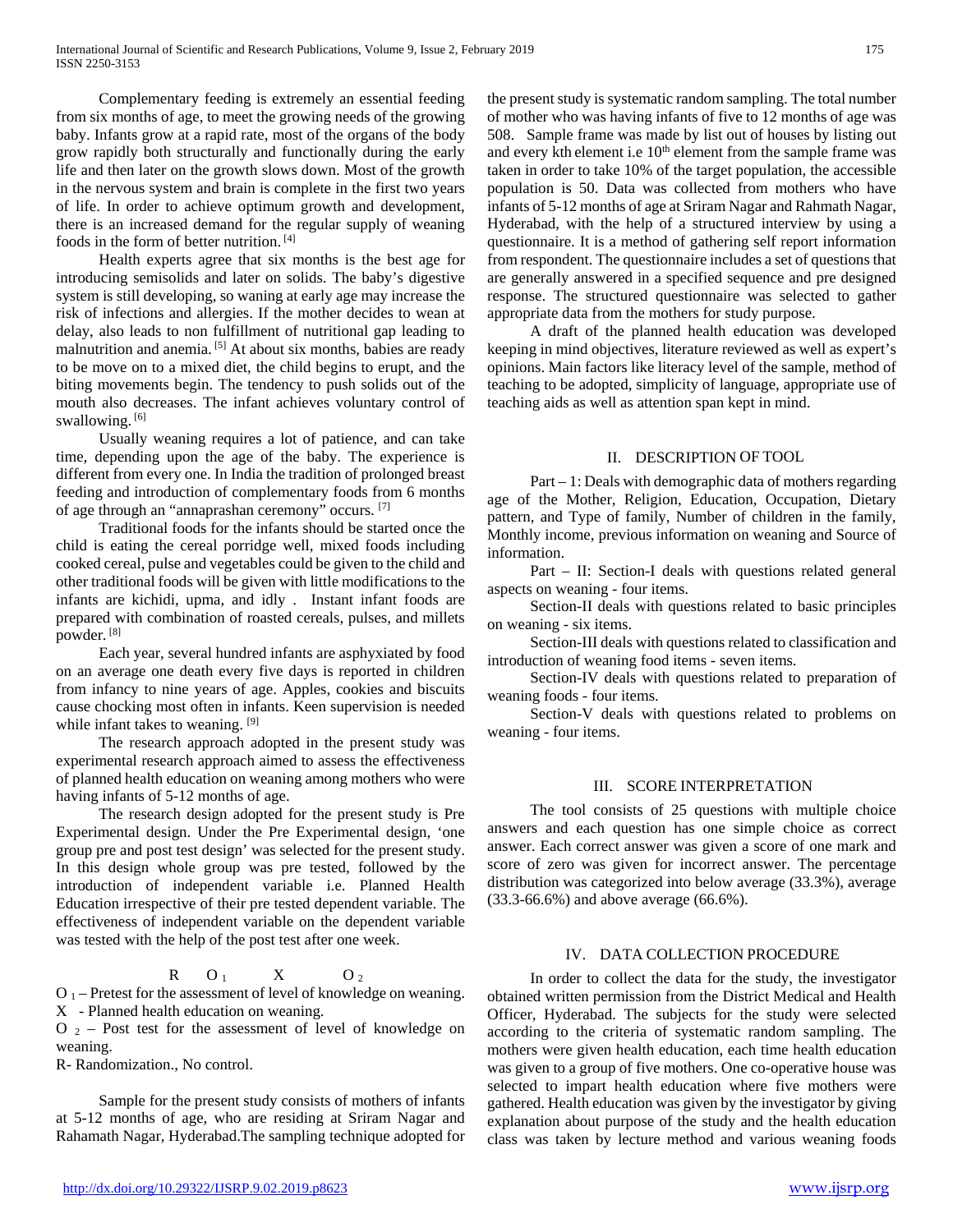preparations were demonstrated by investigator. It took one hour to complete single secession, during the period of data collection over of 10 secessions were taken by the investigator to cover the 50 mothers. After seven days of teaching, post test has been conducted to the same group by using the same knowledge assessment questionnaire to evaluate the effectiveness of planned health education on weaning. Data analysis enables the researcher to reduce, summarize and evaluate, interpret and communicate the findings. [46] After collecting the data, it is planned to analyze the data by using both descriptive and inferential statistics. The analysis and interpretation of the data is planned in three parts.

Part – 1: Formulating frequency and percentage distribution of demographic data of mothers who are having infants at the age of 5-12 months.

Part – 2: Item wise analysis of knowledge.

Part – 3: Comparing pretest and post test knowledge scores of effectiveness of planned health education on weaning by mean, standard deviation and paired't' value.

Part – 4: Identifying the association between knowledge and selected demographic variables of mothers by using chi-square value.

## V. ANALYSIS, INTERPRETATION AND DISCUSSION

**PART:** 1 Deals with frequency and percentage distribution of mothers according to demographic data which includes Age of the mother, Religion, Education, Occupation, Dietary Pattern, Type of Family, Number of children in the Family, Family monthly Income, Previous Information on Weaning and Source of information.

#### **Frequency and Percentage Distribution of Mothers according to Age.**  $n = 50$

| $\mathbf{u} - \mathbf{v}$ |                  |                   |
|---------------------------|------------------|-------------------|
| <b>Characteristics</b>    | <b>Frequency</b> | <b>Percentage</b> |
|                           |                  | (9/0)             |

| <b>Age in Years</b> |    |            |
|---------------------|----|------------|
| 19-23               | 43 | 86         |
| 24-28               | 03 | 6          |
| >28                 | 04 | 08         |
|                     |    |            |
|                     |    |            |
|                     |    |            |
|                     |    |            |
|                     |    |            |
| <b>Total</b>        | 50 | <b>100</b> |
|                     |    |            |
|                     |    |            |

 The above table shows that high frequency of ( 43) 86% were in the age group of 19-23 years, 6 % were in the age of 24- 28 years and 8 % of them were in > 28 years age group.

**Frequency and Percentage Distribution of Mothers according to Religion.** The majority of mothers (60%) of them belong to Hindu religion, lowest percentage of (8%) of them belongs to Muslim religion, and 22% of them belong to Christian religion and 10% belongs to other religion.

 **Frequency and Percentage distribution of Mothers according to Education.** The most of the mothers 54 % were illiterates, 30% were educated till primary level, 14% have studied up to secondary level of education and only 2% have studied up to graduation.

 **Percentage distribution of Mothers according to Occupation.** The 14 % of mothers were employed, 78% were unemployed and only 8% were having self employment

 **Frequency and Percentage distribution of Mothers according to Source of Information on Infant Weaning.** The 14% have not received any prior information and rest had prior information. Among them , 60% of them received information on infant feeding from the non technical person, out of them 34% received from their mothers, 6% each from siblings and motherin-law, 16% by rearing the first child and only 24% from mass media.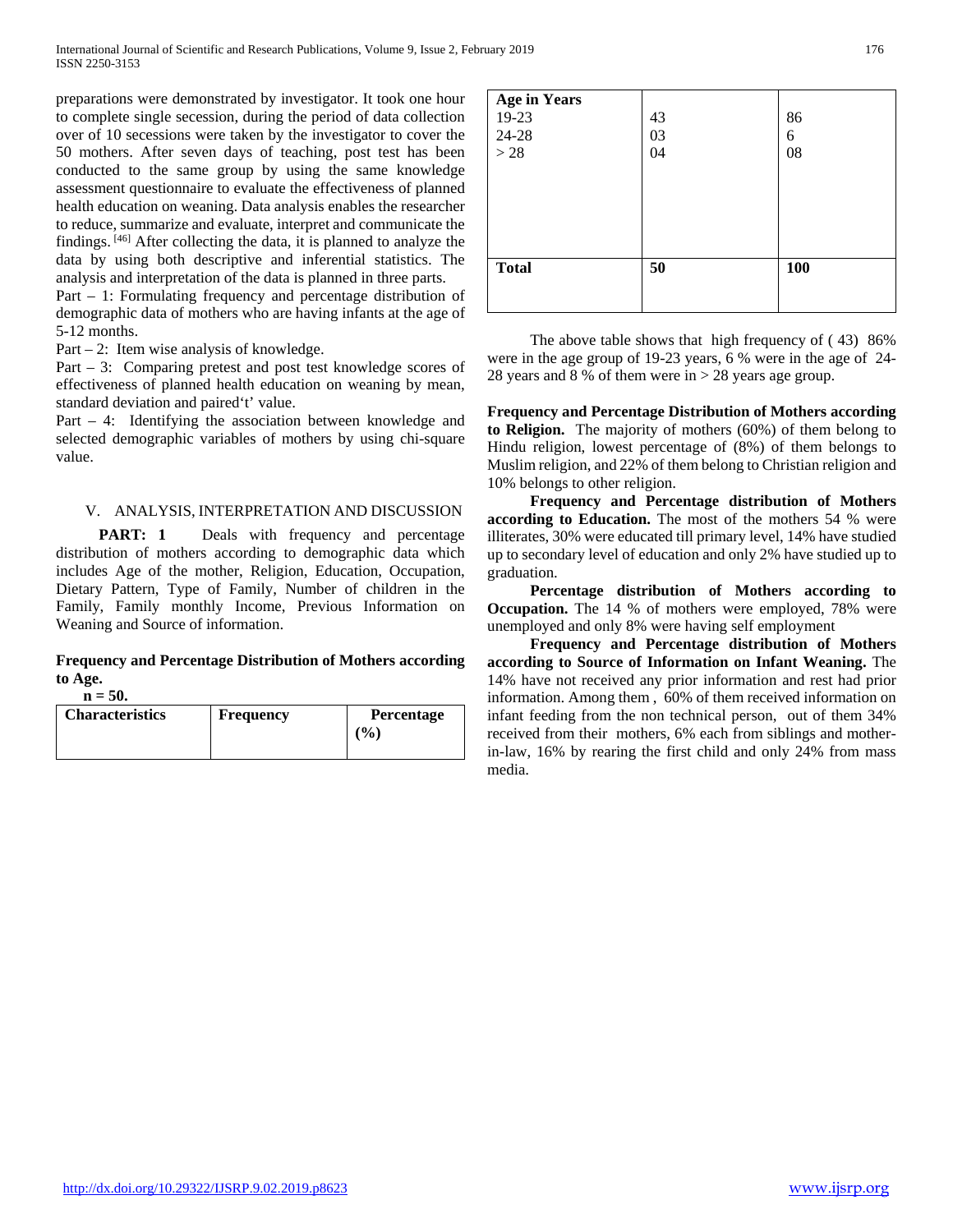## **PART: II SECTION-I Item Wise Percentage Distribution of knowledge scores in Pre and Post test. Frequency & Percentage Distribution of Item Wise Knowledge regarding Importance of Weaning. n=50.**

|                        |              |               |         | <b>Test</b>   |              |                |                |               |
|------------------------|--------------|---------------|---------|---------------|--------------|----------------|----------------|---------------|
| <b>Questions</b><br>On | <b>Pre</b>   |               |         |               | Post         |                |                |               |
| Knowledge.             | <b>Wrong</b> |               | Correct |               | <b>Wrong</b> |                | <b>Correct</b> |               |
|                        | f            | $\frac{0}{0}$ | f       | $\frac{0}{0}$ | f            | $\frac{6}{6}$  | f              | $\frac{0}{0}$ |
|                        |              |               |         |               |              |                |                |               |
| Q1. Meaning.           | 6            | 12            | 44      | 88            | 1            | $\overline{c}$ | 49             | 98            |
| Q2. Use.               | 36           | 72            | 14      | 28            | 3            | 6              | 47             | 94            |
| Q3.Timing start.       | 29           | 58            | 21      | 42            | 8            | 16             | 42             | 84            |
| Q4.Selection of food   | 25           | 50            | 25      | 50            | 5            | 10             | 45             | 90            |
| item.                  |              |               |         |               |              |                |                |               |
|                        |              |               |         |               |              |                |                |               |
|                        |              |               |         |               |              |                |                |               |
|                        |              |               |         |               |              |                |                |               |
|                        |              |               |         |               |              |                |                |               |
|                        |              |               |         |               |              |                |                |               |
|                        |              |               |         |               |              |                |                |               |
|                        |              |               |         |               |              |                |                |               |
|                        |              |               |         |               |              |                |                |               |
|                        |              |               |         |               |              |                |                |               |

 Regarding meaning of weaning it is good note that 88% of them told right concept in pre test, where as in post test 98% were answered it correctly. Hence the knowledge level was improved. Regarding the purposes of weaning only 28% of the mothers answer correctly, health education made 94% of them gave correct answer.

 In relation to the ideal month to start weaning to an infant 58% of mothers were told as wrong, where as in post test only 84% have responded correctly.

 Regarding kind of food to be selected for weaning preparation equal percentage i.e 50% were told as easy digestable, remaining have answered as more roughage, palatable food in pre test, where as in post test 90% of them acquired knowledge that, easily digestable food to be given.

 The obtained mean knowledge score in per test was 2 .08, in post test was 3.66 out of total score six

**SECTION-II Frequency & Percentage Distribution of Item Wise Knowledge regarding Basic Principles of Weaning. n=50**

|                                | <b>Test</b> |      |                |               |       |               |                |      |  |  |
|--------------------------------|-------------|------|----------------|---------------|-------|---------------|----------------|------|--|--|
|                                | Pre         |      |                |               |       | Post          |                |      |  |  |
| <b>Ouestions On Knowledge.</b> | Wrong       |      | <b>Correct</b> |               | Wrong |               | <b>Correct</b> |      |  |  |
|                                |             | $\%$ |                | $\frac{6}{9}$ | F     | $\frac{0}{0}$ |                | $\%$ |  |  |
| Q5. progress weaning foods.    | 15          | 30   | 35             | 70            | 4     | 8             | 46             | 92   |  |  |
| Q6.Continuation -breast milk.  | 22          | 44   | 28             | 56            | 10    | 20            | 40             | 80   |  |  |
| Q7.Boring-food items.          | 36          | 72   | 14             | 28            | 12    | 24            | 38             | 76   |  |  |
| Q8. Sensitivity.               | 29          | 58   | 21             | 42            | 19    | 38            | 31             | 62   |  |  |
| Q9. Type of food.              | 14          | 28   | 36             | 72            | 13    | 26            | 37             | 74   |  |  |
| Q10. Adding-food item.         | 29          | 58   | 21             | 42            | 16    | 32            | 34             | 68   |  |  |

 In regard to the progress of offering solid foods, most of the mothers (70%) were gave in correct answer, in the case of post test the 92% of the mothers have expressed as correct answer.Regarding to continuation of breast milk along with the weaning there were 56% of mothers who answered correctly in pre test and after health education 80% were answered correctly. In pre test the least identified area of knowledge (28%) was related to how to identify avoiding of boring food items for an infants and only around 2/3rd (76%) have acquired correct concept in post test.Regarding identification of food sensitivity for an infant, only 42% have told correct answer in per test, where as in post test 62% have answered as right answer.In regard to type of food item to be given to an infant there was no much gain in knowledge scores of mothers (only 2%), from pre test (72%) to post test (74%)There was only 10% of knowledge improvement in regard to the new food item adding to an infant during weaning period.In pre test the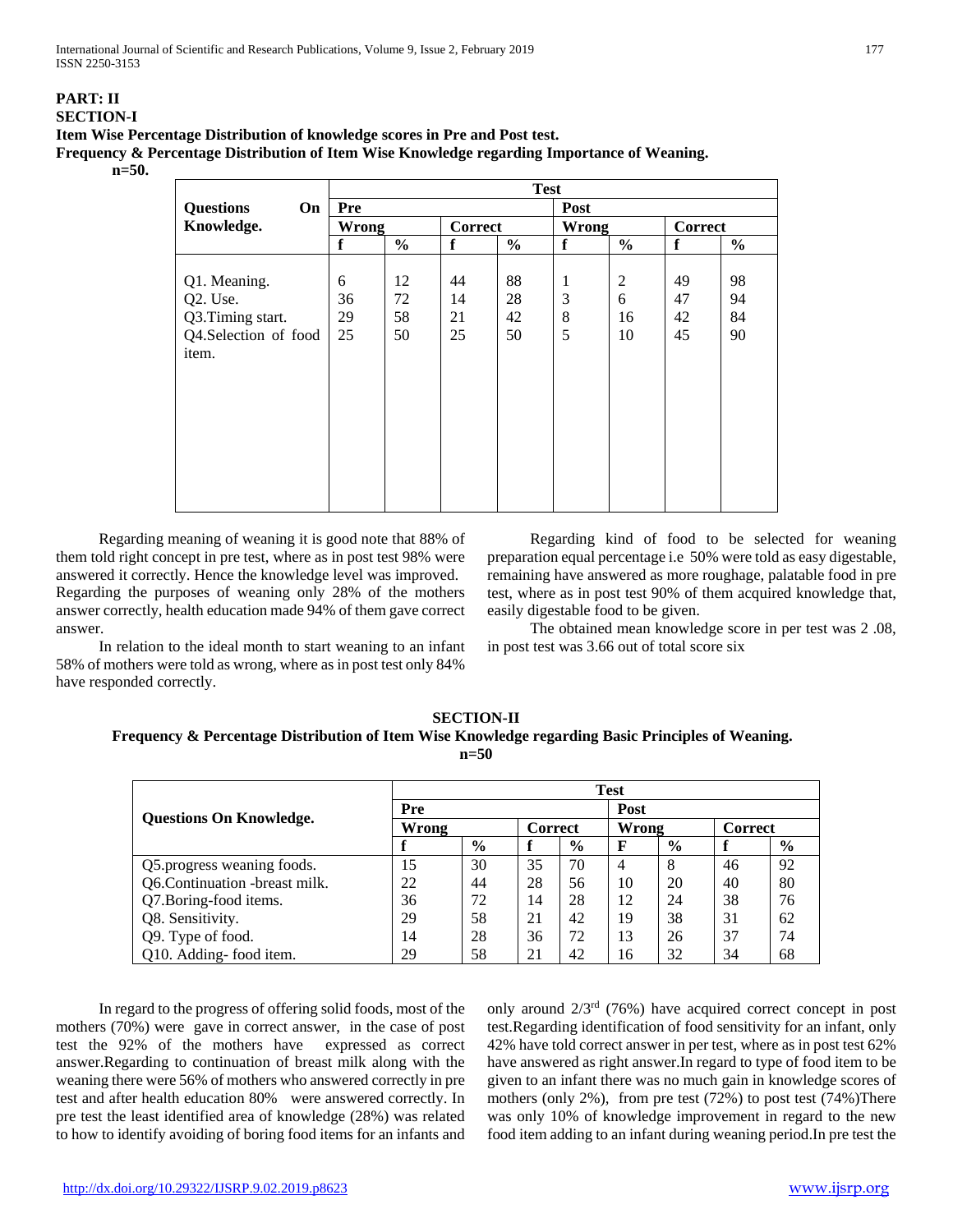mean score was only half i.e 3.10 out of total score six and the gain in mean score in the post test 4.52

## **SECTION-III Frequency & Percentage Distribution of Item Wise Knowledge regarding Classification and Introduction of weaning. n=50**

|                                |              |               |                |               | <b>Test</b> |               |                |      |
|--------------------------------|--------------|---------------|----------------|---------------|-------------|---------------|----------------|------|
| <b>Ouestions on knowledge.</b> | Pre          |               |                |               | Post        |               |                |      |
|                                | <b>Wrong</b> |               | <b>Correct</b> |               | Wrong       |               | <b>Correct</b> |      |
|                                |              | $\frac{0}{0}$ | f              | $\frac{6}{6}$ | F           | $\frac{6}{6}$ | f              | $\%$ |
| Q11. Fruit juice               | 34           | 68            | 16             | 32            | 32          | 64            | 18             | 36   |
| Q12. Porridge.                 | 35           | 70            | 15             | 30            | 23          | 46            | 27             | 54   |
| Q13. Yellow of egg             | 34           | 68            | 16             | 32            | 20          | 40            | 30             | 60   |
| Q14. Meaning finger foods.     | 17           | 34            | 33             | 66            | 13          | 26            | 37             | 74   |
| Q15. Fingerfoods encouraged    | 43           | 86            | 7              | 14            | 28          | 56            | 22             | 44   |
| Q16.Minced meat.               | 48           | 96            | 2              | 4             | 26          | 52            | 24             | 48   |
| Q17. Adult food.               | 9            | 18            | 41             | 82            | 20          | 40            | 30             | 60   |

 In regard to age of the infant for introducing of fruit juice, only 32% have correct answer in pre test, after health education also there was 36% of knowledge improved. Regarding age of an infant for introducing of porridge, 30% of mothers were expressed as correct option, where as in post test 54% of mother's knowledge was improved. Regarding age of introduction of yellow of the egg to an infant only 28% of knowledge scores were improved in mothers.

 Regarding meaning of finger foods, 66% of mothers were told as correct answer, and in post test 74% were told correct answer. With regard to age of introduction of finger foods only 14% of mothers were expressed at the age of seven nine months,

where in post test 44% of mothers answered correctly. With regard to age of introduction of cooked minced meat to an infant, 96% of mothers were told incorrect response to the question in pre test, in comparison to post test 48% were told as correct answer. It is surprising that 82% of mothers who told correctly for starting adult food to the baby, the response of the mothers were dropped to 60% in the post test. The mean knowledge score in the pre test is 2.60 out of seven total score and the gain in knowledge was only 50% in post test i.e 3.76. It cautions that nurses should explain in detail about classification of food and introduction of weaning.

#### **SECTION-IV Frequency & Percentage Distribution of Item Wise Knowledge regarding Preparation of Weaning. n=50**

|                        |       |      |         |      |          | <b>Test</b>    |         |      |  |  |  |  |  |  |  |  |  |
|------------------------|-------|------|---------|------|----------|----------------|---------|------|--|--|--|--|--|--|--|--|--|
| <b>Questions</b><br>on | Pre   |      |         |      | Post     |                |         |      |  |  |  |  |  |  |  |  |  |
| knowledge.             | Wrong |      | Correct |      | Wrong    |                | Correct |      |  |  |  |  |  |  |  |  |  |
|                        |       | $\%$ |         | $\%$ |          | $\frac{0}{0}$  |         | $\%$ |  |  |  |  |  |  |  |  |  |
| Q18. Hygienic          |       | 18   | 41      | 82   |          | $\overline{4}$ | 48      | 96   |  |  |  |  |  |  |  |  |  |
| Q19. Cleaning.         | 6     | 12   | 44      | 88   | $\theta$ | 0.0            | 50      | 100  |  |  |  |  |  |  |  |  |  |
| Q20. Fruit juice.      | 11    | 22   | 39      | 78   |          | 2              | 49      | 98   |  |  |  |  |  |  |  |  |  |
| Q21.Green<br>leafy     | 37    | 74   | 13      | 26   | 2        | 4.1            | 47      | 95.9 |  |  |  |  |  |  |  |  |  |
| vegetables             |       |      |         |      |          |                |         |      |  |  |  |  |  |  |  |  |  |

 Regarding preparation of weaning foods all most all the mothers' knowledge scores were improved above (96%) than in pre test. Good noticeable gain knowledge was seen in regard to cooking of green leafy vegetables, it was only 26% in pre test and 95.9% in post test. Regarding cleaning of vessels for the preparation all of the mothers gave correct answers in post test.The pre test mean knowledge score was 2.70 and post test mean knowledge score was 3.88 out of total 4. It is highest area of knowledge gain regarding weaning.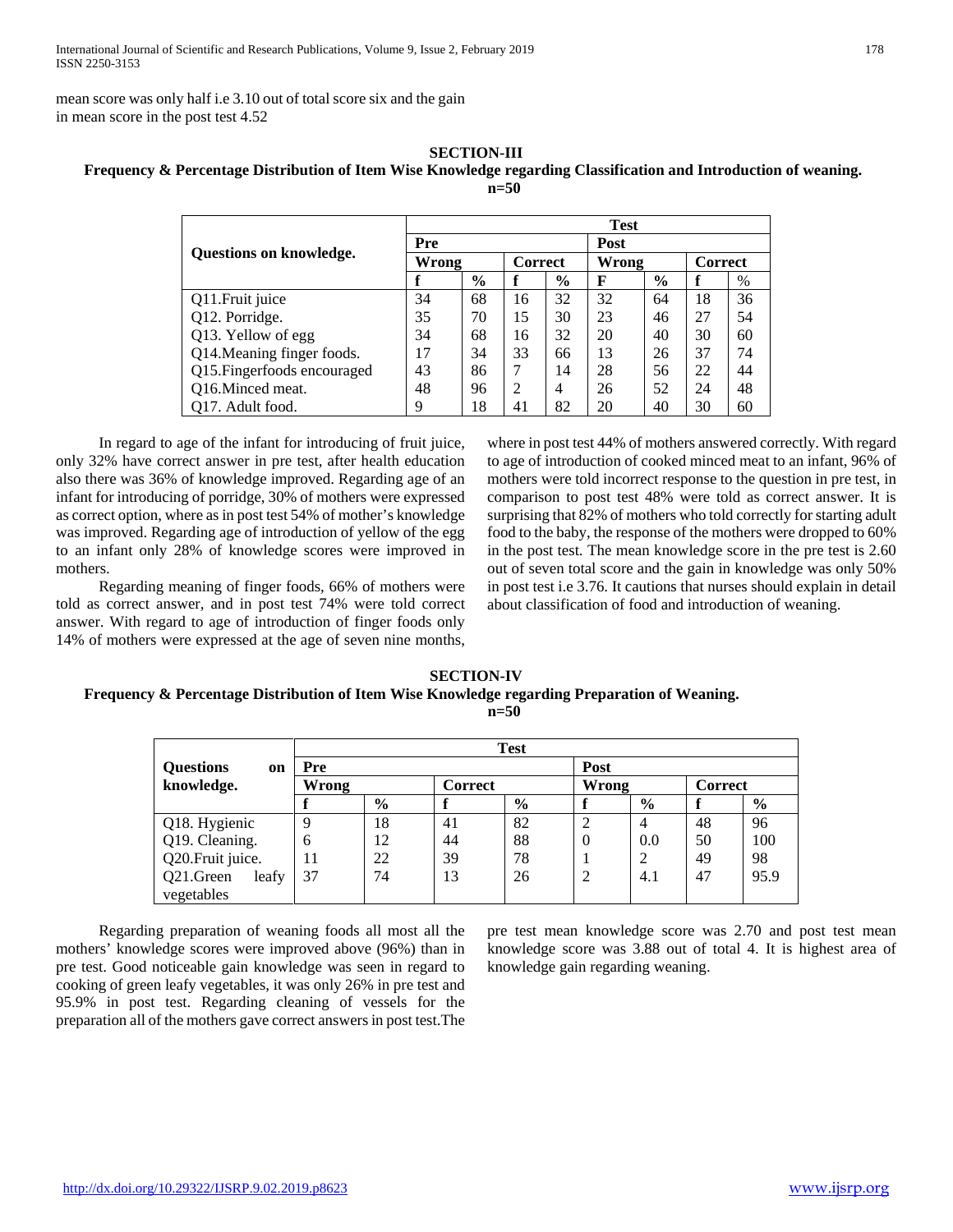#### **SECTION-V Frequency & Percentage distribution of item wise Knowledge regarding Problems of weaning. n=50**

|                        |             | .             |         |               |       |               |                |               |  |  |
|------------------------|-------------|---------------|---------|---------------|-------|---------------|----------------|---------------|--|--|
|                        | <b>Test</b> |               |         |               |       |               |                |               |  |  |
| <b>Questions</b><br>on | Pre         |               |         |               | Post  |               |                |               |  |  |
| knowledge.             | Wrong       |               | Correct |               | Wrong |               | <b>Correct</b> |               |  |  |
|                        | F           | $\frac{0}{0}$ |         | $\frac{0}{0}$ |       | $\frac{6}{9}$ |                | $\frac{6}{9}$ |  |  |
| Q22. Aspiration.       | 30          | 60            | 20      | 40            | 22    | 44            | 28             | 56            |  |  |
| Q23Concentrated        | 48          | 96            |         | 4             | 27    | 54            | 23             | 46            |  |  |
| Q24.deficiency.        | 19          | 38            | 31      | 62            | 20    | 40            | 30             | 60            |  |  |
| Q25.sugar, sweet.      | q           | 18            | 41      | 82            | 11    | 22            | 39             | 78            |  |  |

 Regarding measures for prevention of aspiration of food to an infant, only 40% of the mothers were told correct response (feeding of an infant in sitting position) after health education only 56% of the mothers have given correct answer.

 Regarding excessive concentration of weaning foods, only 4% of the mothers gave correct answer; the same was improved to 45% in post test (56%) of mothers. Knowledge in the pre test on common nutritional problems was 62% and hazards of excess of sugar and sweets intake was 82% in pre test.

 The pre test mean knowledge scores 2.14, post test 3.34. It was the highest gained knowledge score area. Mothers who gave correct responses ranged from 46 to 78%.

# **PART: III**

## **Significant Test for Knowledge**

 The data collected in regard to mother's knowledge on weaning were categorized into below average, average and above average in Pre-test and Post-test. This part deals with comparison of Pre-test and Post-test knowledge scores of mothers, Mean, Standard deviation, and 't' value of Pre-test and Post-test knowledge scores and association between demographic variables in Pre-test and Post-test scores



## **Frequency and Percentage of Mothers according to Percentage of Knowledge scores in Pre and Post Test Scores on Weaning.**

 The above table shows that in Pre-test 20% of each have got below and above average and 60% of mothers have got average marks. In Post-test 30% were in average and 70% of mothers were above average, none of them scored below average. This indicates that, the knowledge scores were improved after Planned Health Education on Weaning.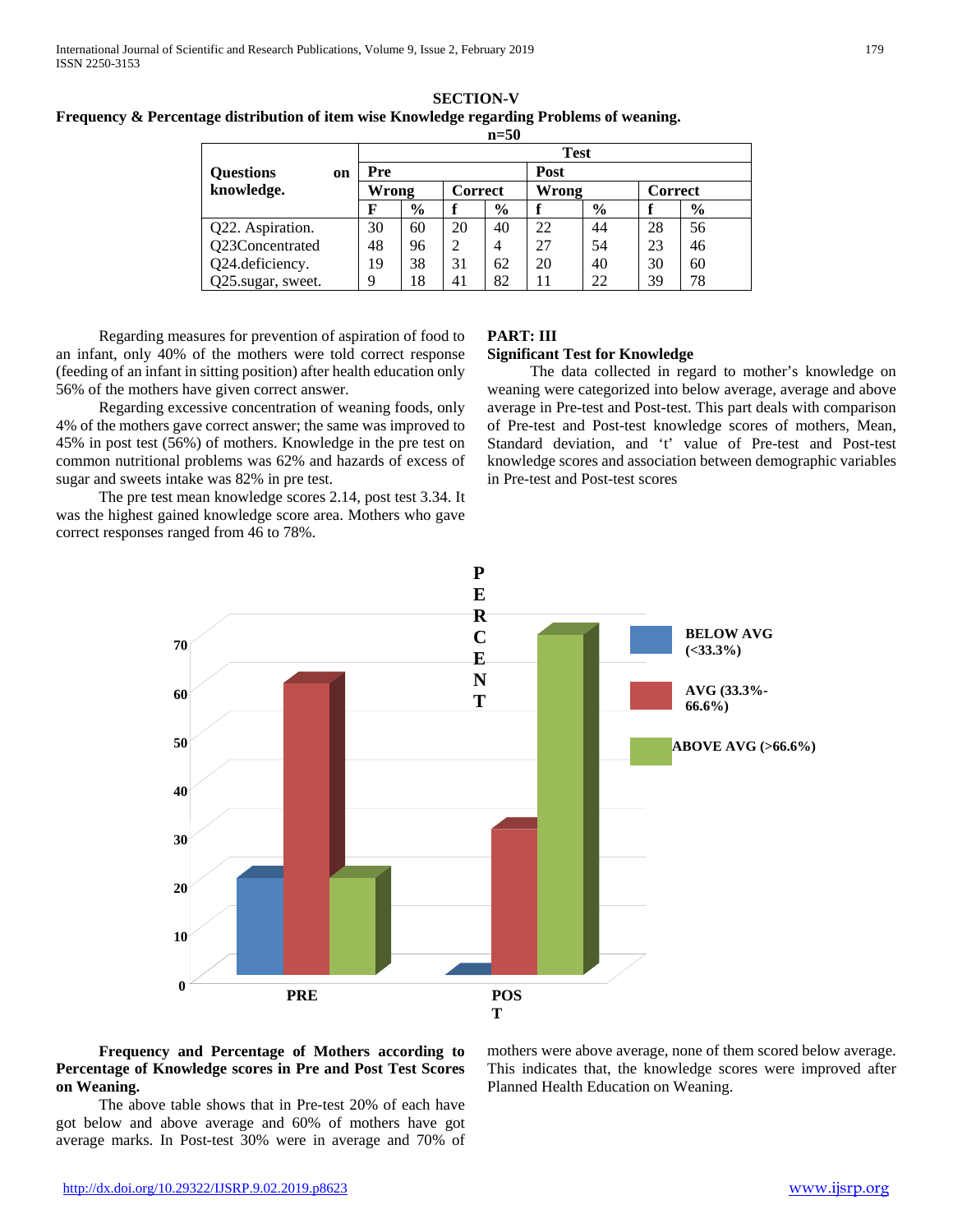# **Mean Standard Deviation and 't' Value of Pre Test and Post Test knowledge scores on Weaning.**

**n = 50**

| <b>Level of Knowledge</b>                      | <b>Mean</b> | S.D   | 't' Value | df | Significant<br>value |
|------------------------------------------------|-------------|-------|-----------|----|----------------------|
| Before planned health education<br>(pre test). | 49.60%      | 17.53 | 9.838     | 49 | 0.00                 |
| After planned health education<br>(post test). | 72.88%      | 15.18 |           |    |                      |

 $H<sub>0</sub>$  = There was no significant relationship between (pre-post) knowledge on weaning before and after health education. The obtained 't' value was 9.838 at df 49 and its significant value  $p = 0.00$  ( $p < 0.01$  and 0.05 level of significance). A null hypothesis is rejected. So there was significant difference in knowledge before and after Planned Health Education among mothers.

# **PART: IV Association between Knowledge level of mothers and Selected Demographic variables of Mothers. Association between Pre-test and Post-test knowledge of Mothers according to Age.**

|             |                          |                          |                              |    |               | $n = 50$ .     |      |       |                |                |    |      |
|-------------|--------------------------|--------------------------|------------------------------|----|---------------|----------------|------|-------|----------------|----------------|----|------|
| <b>Test</b> | Demographic<br>variables |                          | $<$ Avg.                     |    | Avg.          |                |      |       | $>$ Avg.       | $\chi^2$ value | df | Sig. |
|             |                          | $\mathbf N$              | $\frac{6}{6}$                | N  | $\frac{6}{9}$ | N              | $\%$ |       |                |                |    |      |
| Pre         | Age                      |                          |                              |    |               |                |      | 9.548 | $\overline{4}$ | 0.049          |    |      |
|             | 19-23 Yrs.               | 9                        | 20.9                         | 28 | 65.1          | 6              | 14   |       |                | S              |    |      |
|             | 24-28 Yrs.               |                          | 33.3                         | 1  | 33.3          |                | 33.3 |       |                |                |    |      |
|             | $>$ 28 Yrs.              | ÷                        | $\overline{\phantom{a}}$     | 01 | 25            | 3              | 75   |       |                |                |    |      |
| Post        | 19-23 Yrs.               | $\overline{\phantom{0}}$ | $\qquad \qquad \blacksquare$ | 13 | 30.2          | 30             | 69.8 | 3.636 | 2              | 0.162          |    |      |
|             | 24-28 Yrs.               | $\overline{\phantom{0}}$ | $\qquad \qquad \blacksquare$ | 02 | 66.7          |                | 33.3 |       |                | <b>NS</b>      |    |      |
|             | $>$ 28 Yrs.              | $\overline{\phantom{0}}$ |                              |    |               | $\overline{4}$ | 100  |       |                |                |    |      |

NS-Not Significant, S- Significant.

The obtained is  $\chi^2$  value 9.548, p=0.04 (p<0.01 level of significance). Hence there is significant difference in the knowledge between various age groups in pre-test. Where as in post test the obtained  $\chi^2$  value is 3.636, p=0.162(p>0.05) related to mother's age. There is no significant difference. Hence it was concluded that even though knowledge was differing in pre-test as per age, the planned health education was effective could not be influenced with age as variable in the post-test , all age group mothers could able to improve their knowledge.

# **Association between Pre-test Post-test knowledge of Mothers according to Religion.**

**n = 50.**

| <b>Test</b> | <b>Demogra</b><br>phic<br>variables | $<$ Avg.       |               | Avg. |               |                | $>$ Avg. | $\chi^2$ value | df | Sig.      |
|-------------|-------------------------------------|----------------|---------------|------|---------------|----------------|----------|----------------|----|-----------|
|             |                                     | N              | $\frac{6}{6}$ | N    | $\frac{6}{6}$ | $\mathbf N$    | $\%$     |                |    |           |
| Pre         | Religion                            |                |               |      |               |                |          | 6.692          | 6  | 0.350     |
|             | Hindu                               | $\overline{4}$ | 13.3          | 22   | 73.3          | 4              | 13.3     |                |    | <b>NS</b> |
|             | Muslim                              |                | 25            | 02   | 50            |                | 25       |                |    |           |
|             | Christian                           | 3              | 40            | 05   | 45.5          | 3              | 27.3     |                |    |           |
|             | Others                              | 2              | 40            | 01   | 20            | $\overline{2}$ | 40       |                |    |           |
| Post        | Religion                            |                |               |      |               |                |          | 3.362          | 3  | 0.339     |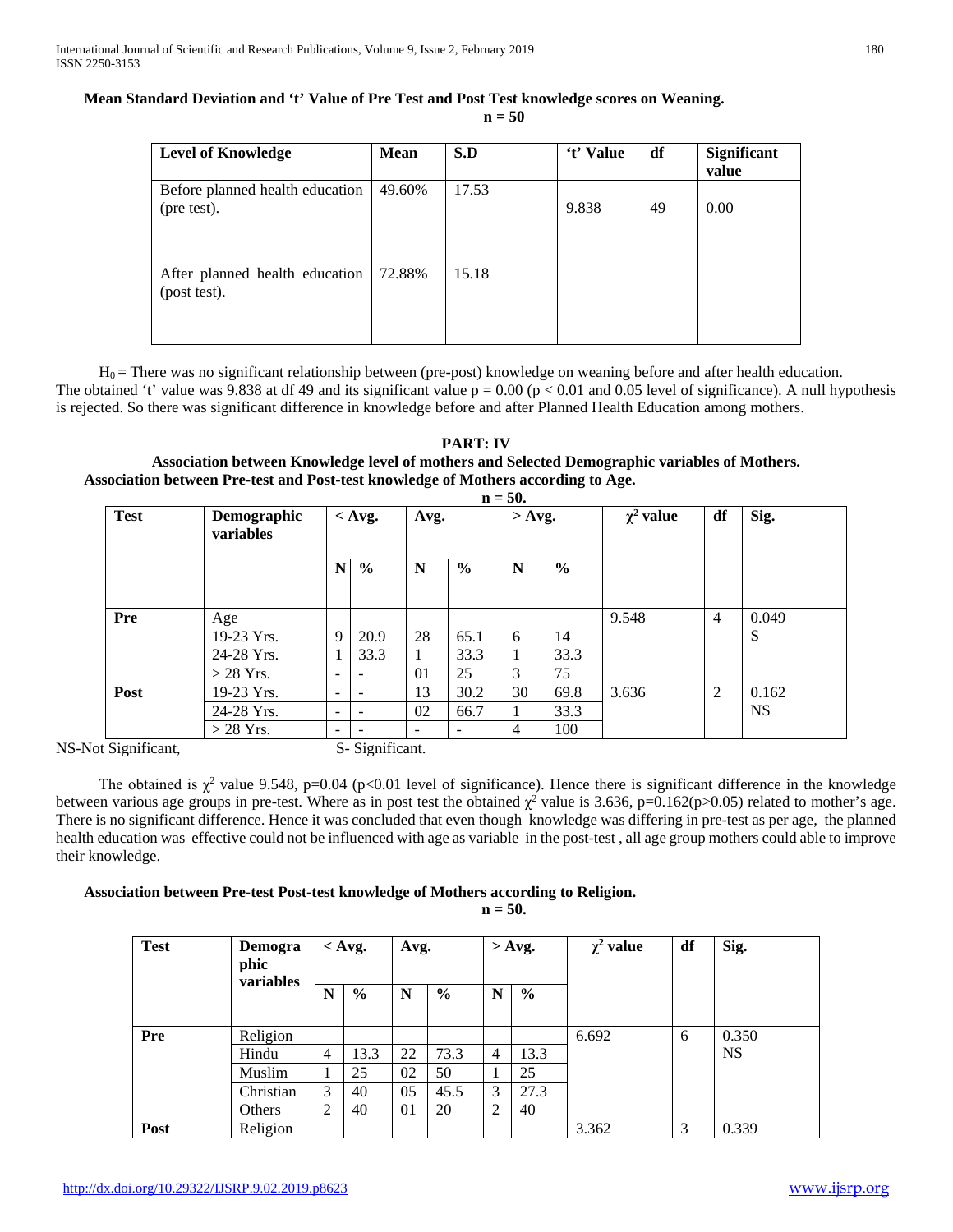| Hindu     | -      | $\overline{\phantom{0}}$ | 08                       | 26.7                     | $\sim$<br>∽ | 73.3 |  | <b>NS</b> |
|-----------|--------|--------------------------|--------------------------|--------------------------|-------------|------|--|-----------|
|           |        |                          |                          |                          | $\sim$<br>∸ |      |  |           |
| Muslim    | -      | $\overline{\phantom{0}}$ | $\overline{\phantom{a}}$ | $\overline{\phantom{a}}$ | 4           | 100  |  |           |
| Christian | $\sim$ | $\overline{\phantom{0}}$ | 05                       | 45.                      | $\sigma$    | 54.5 |  |           |
| Others    | -      | $\overline{\phantom{0}}$ | 02                       | 40                       | $\sim$      | 60   |  |           |

NS-Not Significant

In the pre-test the obtained  $\chi^2$  value is 6.692, p=0.350 (p<0.01 level of significance) and in post-test  $\chi^2$  value is 3.362, p=0.339 (p<0.01 level of significance). So there is no significant relationship between the level of knowledge of mothers and the religion both in pre and post-test.

## **Association between Pre-test and Post-test knowledge of Mothers according to Education.**

**n = 50**

| <b>Test</b> | Demographic<br>variables | $<$ Avg.                 |                          | Avg.                     |                          | $>$ Avg. |      | $\chi^2$ value | df | Sig.               |
|-------------|--------------------------|--------------------------|--------------------------|--------------------------|--------------------------|----------|------|----------------|----|--------------------|
|             |                          | N                        | $\%$                     | N                        | $\%$                     | N        | $\%$ |                |    |                    |
| Pre         | Education                |                          |                          |                          |                          |          |      | 7.619          | 6  | 0.26<br><b>NS</b>  |
|             | Illiterate               | 6                        | 22.2                     | 18                       | 66.7                     | 03       | 11.1 |                |    |                    |
|             | Primary                  | 3                        | 20                       | 09                       | 60.0                     | 03       | 20   |                |    |                    |
|             | Secondary                | 1                        | 14.3                     | 03                       | 42.9                     | 03       | 42.9 |                |    |                    |
|             | Graduate                 | ۰                        | $\overline{\phantom{a}}$ | 01                       | 100                      | 01       | 100  |                |    |                    |
| Post        | Education                |                          |                          |                          |                          |          |      | 1.474          | 3  | 0.688<br><b>NS</b> |
|             | Illiterate               | $\overline{\phantom{a}}$ | $\overline{\phantom{0}}$ | 09                       | 33.3                     | 18       | 66.7 |                |    |                    |
|             | Primary                  | $\overline{\phantom{0}}$ | $\overline{\phantom{a}}$ | 05                       | 33.3                     | 10       | 66.7 |                |    |                    |
|             | Secondary                | ۰                        | $\overline{\phantom{a}}$ | 01                       | 14.3                     | 06       | 85.7 |                |    |                    |
|             | Graduate                 | -                        | $\overline{\phantom{0}}$ | $\overline{\phantom{a}}$ | $\overline{\phantom{0}}$ | 01       | 100  |                |    |                    |

NS-Not Significant

In the pre-test the above table shows that the obtained  $\chi^2$  value is 7.619, p=0.26 (p<0.05 level of significance) and in the post-test  $\chi^2$  value is 1.474, p=0.688(p<0.05 level of significance). So there is no significant relationship between the level of knowledge of mothers and their educational status both in pre and post-test.

## **Shows Association between Pre-test and Post-test knowledge of Mothers according to Education.**

 The above figure shows that, in the pre-test illiterate mothers have highest average knowledge level (66.7%), graduates have above average knowledge level (100%), where as in post-test as literacy level increases the percent of knowledge levels also improved to above average.

### **Association between Pre-test and Post-test knowledge of Mothers according to Occupation.**

**n = 50**

| <b>Test</b> | Demographic<br>variables | $\langle$ Avg.           |               | Avg. |               | $>$ Avg. |               | $\chi^2$<br>value | df             | Sig.      |
|-------------|--------------------------|--------------------------|---------------|------|---------------|----------|---------------|-------------------|----------------|-----------|
|             |                          | N                        | $\frac{6}{6}$ | N    | $\frac{6}{9}$ | N        | $\frac{6}{9}$ |                   |                |           |
| Pre         | Occupation               |                          |               |      |               |          |               | 6.252             | $\overline{4}$ | 0.181     |
|             | Employee                 | 01                       | 14.3          | 03   | 42.9          | 03       | 42.9          |                   |                | <b>NS</b> |
|             | Unemployed               | 09                       | 23.1          | 25   | 64.1          | 05       | 12.8          |                   |                |           |
|             | Self employee            | $\overline{\phantom{0}}$ |               | 02   | 50            | 02       | 50            |                   |                |           |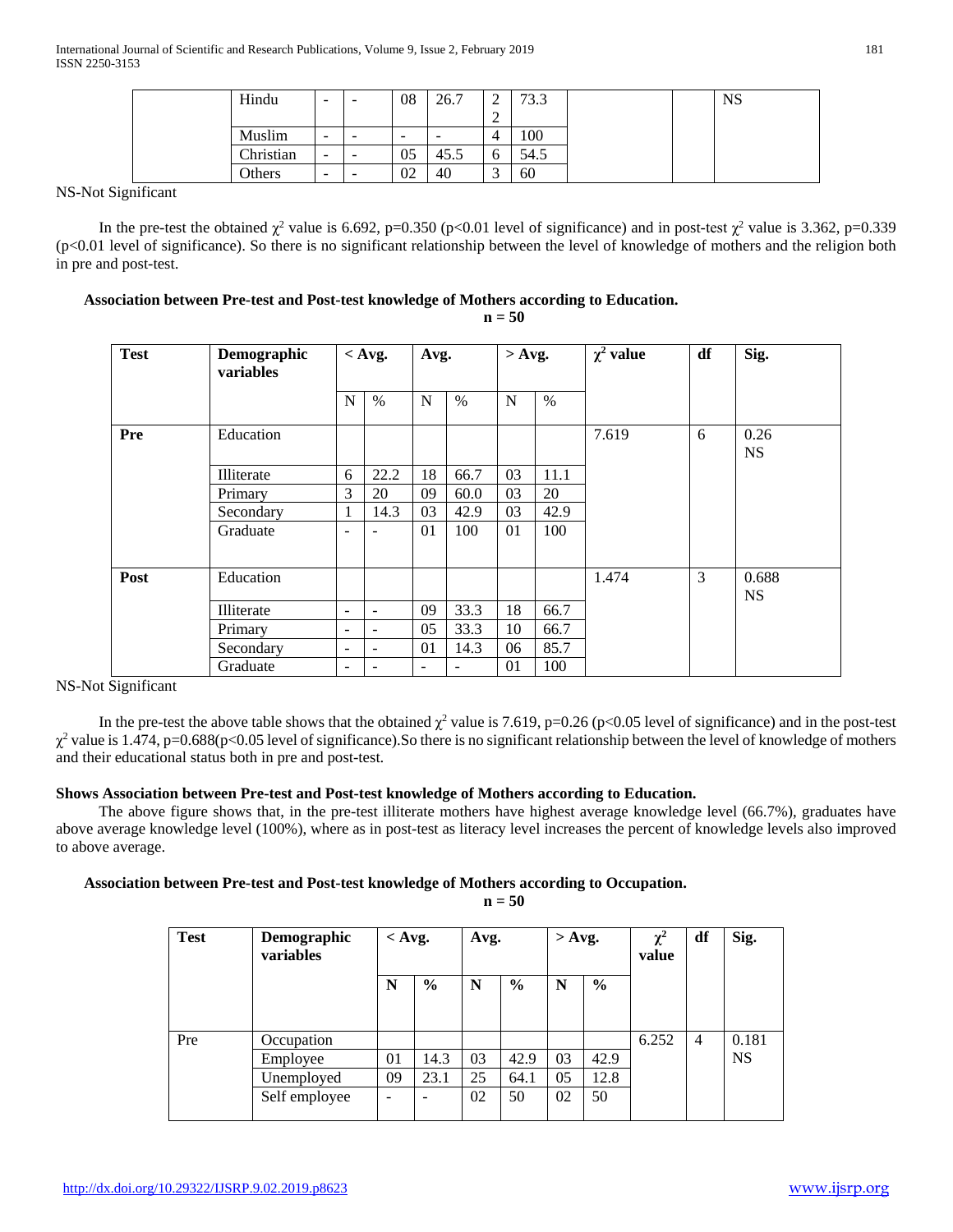| Post | Occupation    |                          |   |    |      |    |      | 0.065 | 2 | 0.968<br><b>NS</b> |
|------|---------------|--------------------------|---|----|------|----|------|-------|---|--------------------|
|      | Employee      | $\overline{\phantom{0}}$ |   | 02 | 28.6 | 05 | 71.4 |       |   |                    |
|      | Unemployed    | -                        |   | 12 | 30.8 | 27 | 69.2 |       |   |                    |
|      | Self employee | -                        | - | 01 | 2.5  | 03 | 75   |       |   |                    |

NS-Not Significant.

The above table shows that the obtained  $\chi^2$  value is 6.252, p= 0.181 (p< 0.05 level of significance) in pre-test, and in post-test  $\chi^2$ value is 0.065, p= 0.968 (p<0.05 level of significance). So there is no significant association between the level of knowledge and their occupation in both pre-test and post-test.

## **Association between Pre-test and Post-test knowledge of Mothers according to Dietary pattern**.

**n= 50**

| <b>Test</b> | Demograph           | $<$ Avg.                 |                          |    | Avg.          |    | $>$ Avg.      | $\chi^2$ | Df             | <b>Sig</b>         |
|-------------|---------------------|--------------------------|--------------------------|----|---------------|----|---------------|----------|----------------|--------------------|
|             | ic variables        | $\mathbf N$              | $\frac{0}{0}$            | N  | $\frac{6}{9}$ | N  | $\frac{0}{0}$ |          |                |                    |
| Pre         | Dietary<br>pattern  |                          |                          |    |               |    |               | 1.389    | $\overline{2}$ | 0.499<br><b>NS</b> |
|             | Vegetarian          | $\overline{\phantom{a}}$ | -                        | 01 | 50            | 01 | 50            |          |                |                    |
|             | Nonvegetari<br>ans  | 10                       | 20.8                     | 29 | 60.4          | 09 | 18.8          |          |                |                    |
| Post        | Dietary<br>pattern. |                          |                          |    |               |    |               | 0.397    | 1              | 0.529<br><b>NS</b> |
|             | Vegetarian          | $\overline{\phantom{a}}$ | $\overline{\phantom{0}}$ | 01 | 50            | 01 | 50            |          |                |                    |
|             | Nonvegetari<br>ans  | ۰                        |                          | 14 | 29.2          | 34 | 70.8          |          |                |                    |

NS- Not Significant.

The above table shows that the obtained  $\chi^2$  value is 1.389, p= 0.499, (p<0.05 level of significance) in pre-test, in post-test the  $\chi^2$ value is 0.397, p= 0.529 (p>0.05 level of significance). Hence there is no significant relationship between mother's knowledge level and their dietary pattern in both pre and post-test.

## **Association between Pre-test and Post-test knowledge of Mothers according to Type of family.**

**n = 50**

| <b>Test</b> | Demographic<br>variables | $<$ Avg. |                   | Avg. |               | $>$ Avg. |      | $\chi^2$<br>value | df             | Sig.               |
|-------------|--------------------------|----------|-------------------|------|---------------|----------|------|-------------------|----------------|--------------------|
|             |                          | N        | $\%$              | N    | $\frac{0}{0}$ | N        | $\%$ |                   |                |                    |
| Pre         | Type of family.          |          |                   |      |               |          |      | 3.042             | $\overline{2}$ | 0.218<br><b>NS</b> |
|             | Nuclear                  | 08       | 22.2              | 19   | 52.8          | 09       | 25   |                   |                |                    |
|             | Joint                    | 02       | 14.3              | 11   | 78.6          | 01       | 7.1  |                   |                |                    |
| Post        | Type of family.          |          |                   |      |               |          |      | 0.680             | $\mathbf{1}$   | 0.409<br><b>NS</b> |
|             | Nuclear                  |          | $\qquad \qquad -$ | 12   | 33.3          | 24       | 66.7 |                   |                |                    |
|             | Joint                    |          | $\qquad \qquad -$ | 03   | 21.4          | 11       | 78.6 |                   |                |                    |

NS-Not Significant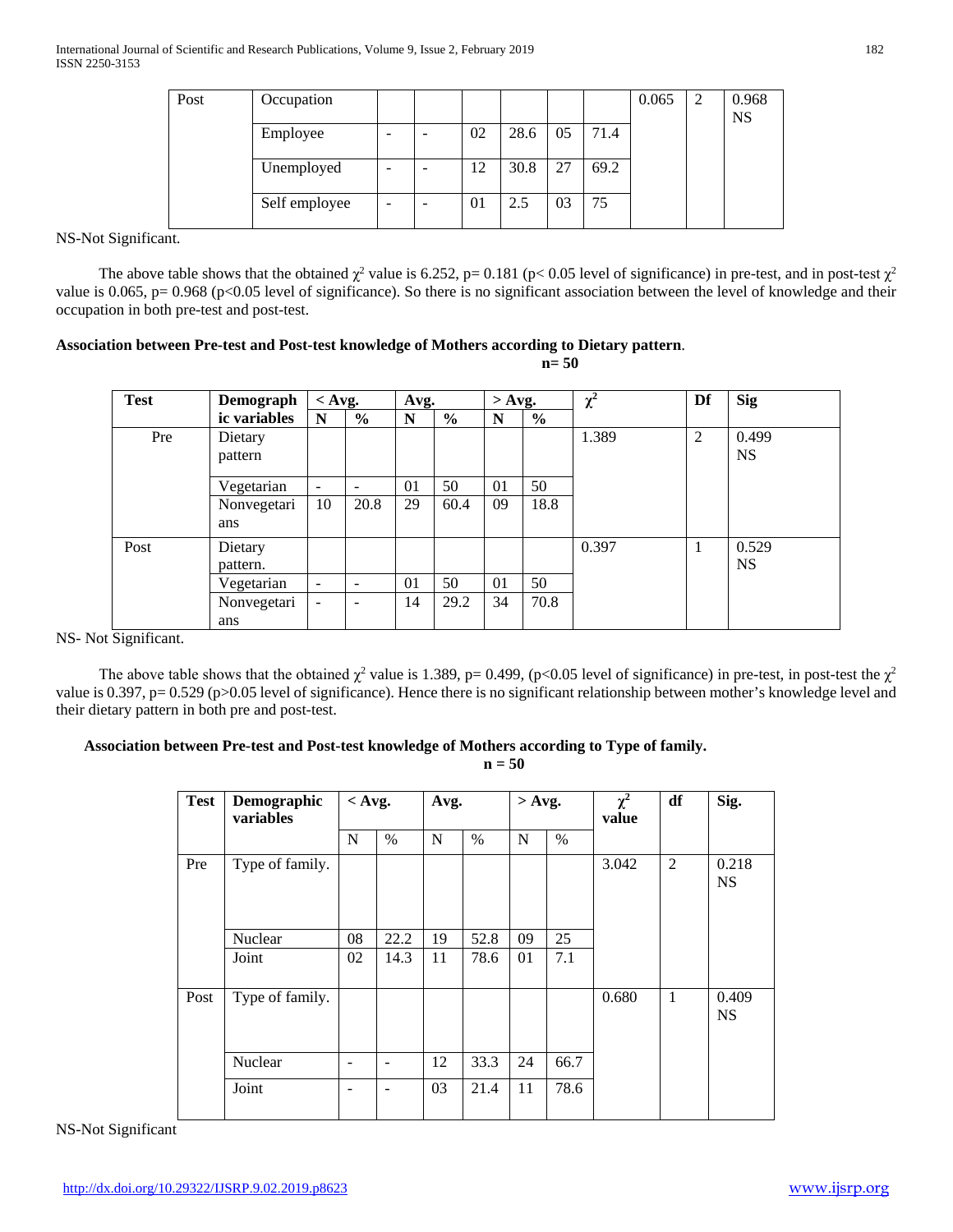The above table shows that the obtained  $\chi^2$  value is 3.042, p= 0.218,(p<0.05 level of significance) in pre-test and in post-test obtained  $\chi^2$  value 0.680, p= 0.409 (p<0.05 level of significance). Hence there was no association between the knowledge and type of the family.

| <b>Test</b> | Demographic<br>variables          |                          | $<$ Avg.                 | Avg.           |               |                     | $>$ Avg.      | $\chi^2$ value | Df             | Sig.               |
|-------------|-----------------------------------|--------------------------|--------------------------|----------------|---------------|---------------------|---------------|----------------|----------------|--------------------|
|             |                                   | N                        | $\frac{0}{0}$            | $\mathbf N$    | $\frac{0}{0}$ | N                   | $\frac{6}{6}$ |                |                |                    |
| Pre         | No. of children<br>in the family. |                          |                          |                |               |                     |               | 2.158          | $\overline{4}$ | 0.707<br><b>NS</b> |
|             | One                               | 7                        | 18.4                     | 24             | 63.2          | $\overline{7}$      | 18.4          |                |                |                    |
|             | Two.                              | $\overline{2}$           | 20                       | 5              | 50            | 3                   | 30            |                |                |                    |
|             | Three                             |                          | 50                       | 1              | 50            | $\blacksquare$      | ۰             |                |                |                    |
| Post        | No. of children<br>in family.     |                          |                          |                |               |                     |               | 1.103          | $\overline{2}$ | 0.576<br><b>NS</b> |
|             | One                               | $\overline{\phantom{0}}$ | ۰                        | 10             | 26.3          | $\overline{2}$<br>8 | 73.7          |                |                |                    |
|             | Two                               | $\overline{\phantom{a}}$ | $\overline{\phantom{a}}$ | $\overline{4}$ | 40            | 6                   | 60            |                |                |                    |
|             | Three                             | $\overline{\phantom{0}}$ | ۰                        | 1              | 50            | 1                   | 50            |                |                |                    |

## **Association between Pre-test and Post-test knowledge of Mothers according to No. of. Children in the Family. n = 50**

NS-Not Significant

The above table shows that the obtained  $\chi^2$  value 2.158, p= 0.707 (p<0.05 level of significance) in pre-test and in post-test  $\chi^2$ value is 1.103, p= 0.576 (p<0.05 level of significance). There was no significant association between the knowledge and no. of children in the family.

# **Association between Pre-test and Post-test knowledge of Mothers according to age of Child in Months.**

**n = 50**

| <b>Test</b> | Demographic<br>variables.  | $<$ Avg.                 |                          | Avg.                     |                | $>$ Avg.    |               | $\chi^2$ value | df             | Sig.               |
|-------------|----------------------------|--------------------------|--------------------------|--------------------------|----------------|-------------|---------------|----------------|----------------|--------------------|
|             |                            | N                        | $\frac{6}{6}$            | N                        | $\frac{6}{9}$  | $\mathbf N$ | $\frac{6}{9}$ |                |                |                    |
| Pre         | Age of child in<br>moths.  |                          |                          |                          |                |             |               | 1.370          | $\overline{4}$ | 0.849<br><b>NS</b> |
|             | 5-7 months                 | 07                       | 20.6                     | 20                       | 58.8           | 07          | 20.6          |                |                |                    |
|             | 8-10 months                | 02                       | 15.4                     | 09                       | 69.2           | 02          | 15.4          |                |                |                    |
|             | $11-12$ months             | 01                       | 33.3                     | 01                       | 33.3           | 01          | 33.3          |                |                |                    |
| Post        | Age of child in<br>months. |                          |                          |                          |                |             |               | 1.379          | $\overline{2}$ | 0.50 <sub>NS</sub> |
|             | 5-7 months                 | $\blacksquare$           | ٠                        | 11                       | 32.4           | 23          | 67.6          |                |                |                    |
|             | 8-10 months                | $\overline{\phantom{a}}$ | $\overline{\phantom{a}}$ | 04                       | 30.8           | 09          | 69.2          |                |                |                    |
|             | $11-12$ months             | $\overline{\phantom{a}}$ | $\overline{\phantom{a}}$ | $\overline{\phantom{a}}$ | $\blacksquare$ | 03          | 100           |                |                |                    |

NS-Not Significant.

The above table shows that the obtained  $\chi^2$  value is1.370, p=0.849(p<0.05 level of significance) in pre-test and in post-test  $\chi^2$ value is 1.379, p=0.50 (p<0.05 level of significance). So there was no significant relationship between mother's knowledge level and their age of child in months.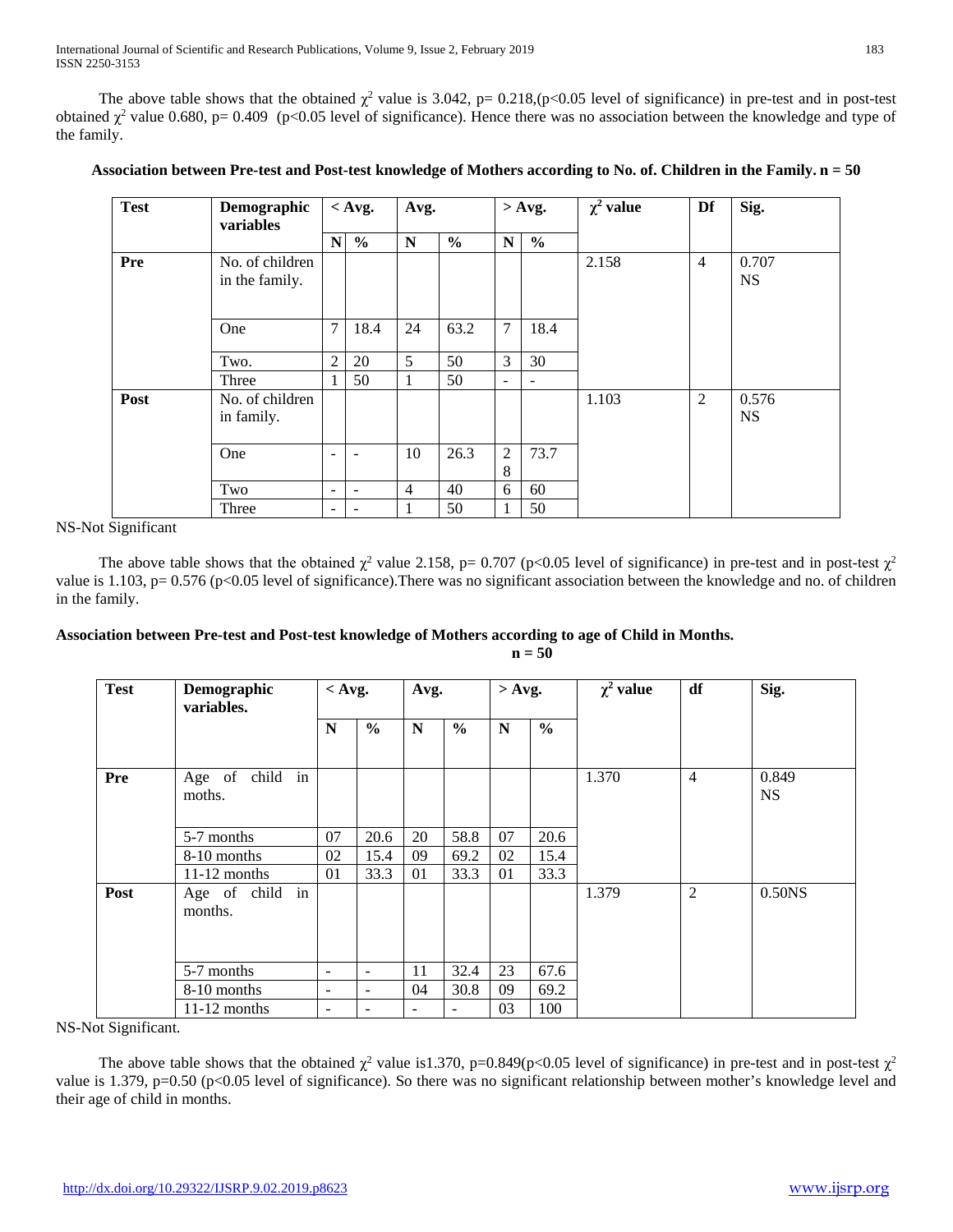## **Association between Pre-test and Post-test knowledge of Mothers according to Monthly Income. n = 50**

| <b>Test</b> | Demographic<br>variables | $<$ Avg.                 |                          | Avg.           |      | $>$ Avg.       |               | $\chi^2$<br>value | df             | Sig.               |
|-------------|--------------------------|--------------------------|--------------------------|----------------|------|----------------|---------------|-------------------|----------------|--------------------|
|             |                          | No                       | $\%$                     | N <sub>0</sub> | $\%$ | N <sub>0</sub> | $\frac{0}{0}$ |                   |                |                    |
|             |                          |                          |                          |                |      |                |               |                   |                |                    |
|             |                          |                          |                          |                |      |                |               |                   |                |                    |
| Pre         | Monthly income           |                          |                          |                |      |                |               | 8.167             | $\overline{4}$ | 0.086<br><b>NS</b> |
|             | < 3,000/                 | 06                       | 35.3                     | 08             | 47.1 | 03             | 17.6          |                   |                |                    |
|             | $3,001/-5,000/-$         | 03                       | 12.5                     | 18             | 75   | 03             | 12.5          |                   |                |                    |
|             | $>5,000/$ -              | 01                       | 11.1                     | 04             | 44.4 | 04             | 44.4          |                   |                |                    |
| Post        | Monthly income           |                          |                          |                |      |                |               | 4.171             | 2              | 0.124              |
|             | < 3,000/                 | $\overline{\phantom{a}}$ | $\overline{\phantom{a}}$ | 08             | 47.1 | 09             | 52.9          |                   |                | <b>NS</b>          |
|             | $3,001/-5,000/-$         |                          | $\overline{\phantom{a}}$ | 06             | 25   | 18             | 75            |                   |                |                    |
|             | $>5.000/-$               | $\qquad \qquad$          | $\overline{\phantom{a}}$ | 01             | 11.1 | 08             | 88.9          |                   |                |                    |

NS-Not Significant.

The above table shows that the obtained  $\chi^2$  value is 8.167, p=0.086 ( p<0.05 level of significance) in pre-test and in post-test the  $\chi^2$  value is 4.171, p=0.124 (p<0.05 level of significance). So there is no significant relationship between mother's knowledge level and their family income per month in pre and post-test.

## **Association between Pre-test and Post-test knowledge of Mothers according to Prior Information.**

**n = 50.**

| <b>Test</b> | Demographic                                                      |                 | $<$ Avg.                 | Avg.        |               | $>$ Avg.                 |                          | $\chi^2$ value | df | Sig.               |
|-------------|------------------------------------------------------------------|-----------------|--------------------------|-------------|---------------|--------------------------|--------------------------|----------------|----|--------------------|
|             | variables                                                        | $\mathbf N$     | $\frac{6}{9}$            | $\mathbf N$ | $\frac{6}{9}$ | N                        | $\frac{6}{6}$            |                |    |                    |
| <b>Pre</b>  | Information<br>$\alpha$<br>weaning before                        |                 |                          |             |               |                          |                          | 7.641          | 2  | 0.022<br>S         |
|             | Yes                                                              | 6               | 14                       | 27          | 62.8          | 10                       | 23.3                     |                |    |                    |
| Post        | N <sub>o</sub><br>Information<br><sub>on</sub><br>weaning before | $\overline{4}$  | 57.1                     | 03          | 42.9          | $\overline{\phantom{a}}$ | $\overline{\phantom{0}}$ | 2.856          |    | 0.091<br><b>NS</b> |
|             | Yes<br>N <sub>o</sub>                                            | -               | $\overline{\phantom{a}}$ | 11          | 25.6          | 30                       | 74.4                     |                |    |                    |
|             |                                                                  | $\qquad \qquad$ | $\overline{\phantom{0}}$ | 04          | 57.1          | 03                       | 42.9                     |                |    |                    |

NS-Not Significant S=Significant.

The above table shows that the obtained  $\chi^2$  value is 7.641, p=0.022 (p<0.05 level of significance) in pre-test. So there is significant relationship between the mother's knowledge level and the prior information on weaning in pre-test. Where as in post test  $\chi^2$  value is 2.856, p=0.091(p<0.05 level of significance). Hence there is no significant relationship between the mother's knowledge level and the prior information on weaning in post-test.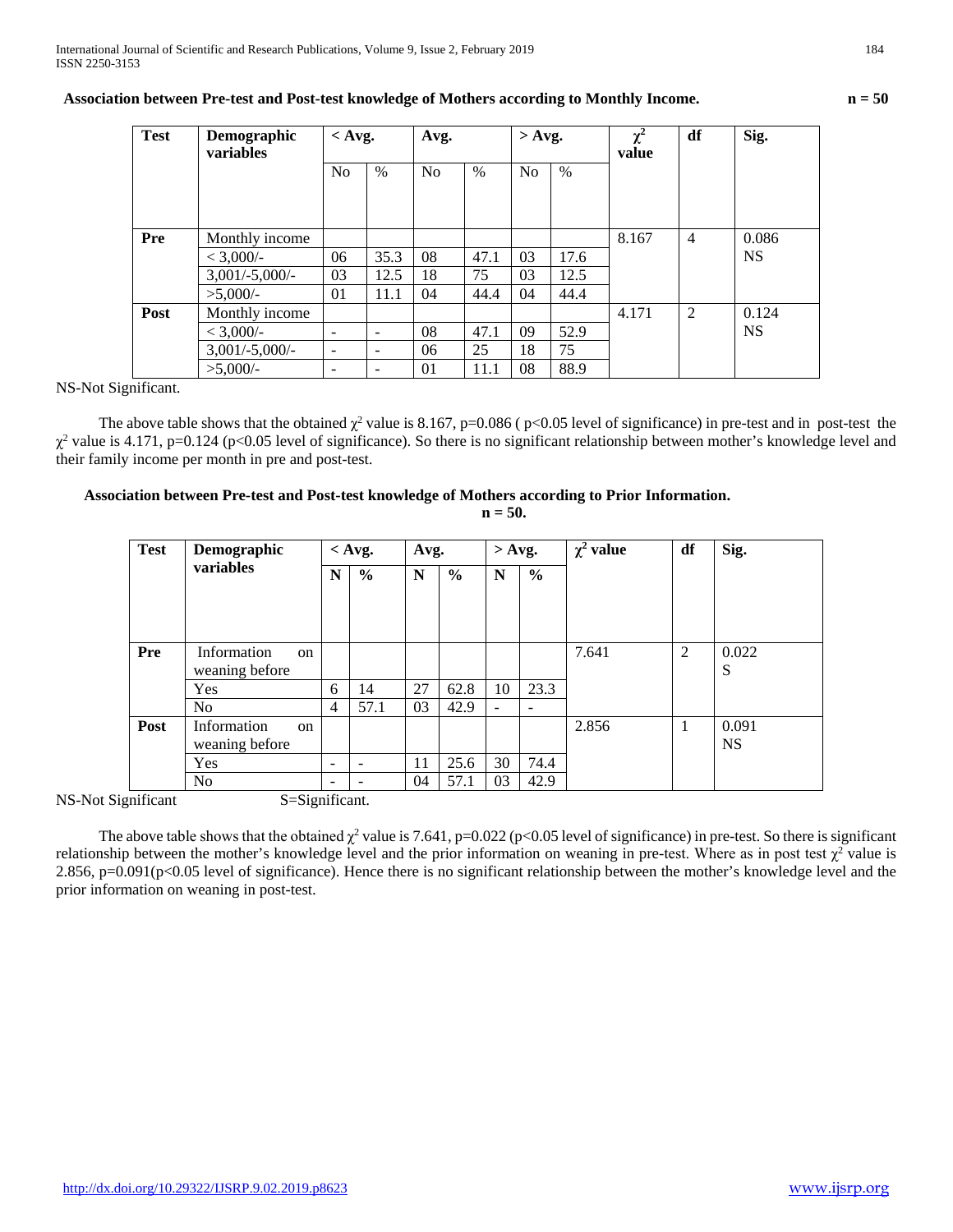International Journal of Scientific and Research Publications, Volume 9, Issue 2, February 2019 185 ISSN 2250-3153



#### **Association between Pre-test and Post-test Knowledge of Mothers according to Prior Information.**

 The above figure shows, the mothers who know prior information on infant weaning in the pre-test have average knowledge 62.8%, where in post-test the same mother's knowledge improved to above average (74.4%).

| Association between Pre-test and Post-test knowledge of Mothers according to Source of Information. |         |
|-----------------------------------------------------------------------------------------------------|---------|
|                                                                                                     | $n=50.$ |

| <b>Test</b> | Demographic variables                | $<$ Avg.                 |                          | Avg.           |               | $>$ Avg.       |               | $\chi^2$<br>value | df | Sig.      |
|-------------|--------------------------------------|--------------------------|--------------------------|----------------|---------------|----------------|---------------|-------------------|----|-----------|
|             |                                      | N                        | $\frac{0}{0}$            | N              | $\frac{6}{9}$ | N              | $\frac{6}{6}$ |                   |    |           |
| Pre         | Source of information.               |                          |                          |                |               |                |               | 11.839            | 10 | 0.296     |
|             | Nil.                                 | 04                       | 57.1                     | 3              | 42.9          | $\blacksquare$ | ۰             |                   |    | <b>NS</b> |
|             | Experience                           | 01                       | 12.5                     | 5              | 62.5          | 2              | 25            |                   |    |           |
|             | Parents, elders, siblings.           | $\overline{\phantom{a}}$ |                          | 3              | 100           | $\blacksquare$ | ۰             |                   |    |           |
|             | Mother in law.                       | 01                       | 33.3                     | $\overline{2}$ | 66.7          | $\overline{a}$ |               |                   |    |           |
|             | Mother.                              | 03                       | 17.6                     | 10             | 58.8          | $\overline{4}$ | 23.5          |                   |    |           |
|             | Television<br>$\&$<br>news<br>paper. | 01                       | 8.3                      | 07             | 58.3          | $\overline{4}$ | 33.3          |                   |    |           |
| Post        | Source of information.               |                          |                          |                |               |                |               | 4.453             | 5  | 0.486     |
|             | Nil.                                 | $\overline{\phantom{a}}$ |                          | 04             | 57.1          | 3              | 42.9          |                   |    | <b>NS</b> |
|             | Experience.                          | $\overline{\phantom{0}}$ | $\blacksquare$           | 03             | 37.5          | 5              | 62.5          |                   |    |           |
|             | Parents/elders.                      | $\overline{\phantom{a}}$ | $\overline{\phantom{a}}$ | 01             | 33.3          | 2              | 66.7          |                   |    |           |
|             | Mother in law.                       | $\overline{\phantom{a}}$ | $\overline{\phantom{a}}$ | $\blacksquare$ |               | 3              | 100           |                   |    |           |
|             | Mother.                              | $\overline{\phantom{a}}$ | $\blacksquare$           | 04             | 23.5          | 13             | 76.5          |                   |    |           |
|             | Television<br>&News<br>paper.        |                          | $\overline{\phantom{a}}$ | 03             | 25            | 9              | 75            |                   |    |           |

NS-Not Significant

The above table shows that the obtained  $\chi^2$  value is 11.839, p=0.296(p<0.05 level of significance) in pre-test and in post-test the  $\chi^2$  value is 4.453, p=0.486(p<0.05 level of significance).So there is no significant relationship between the mother's knowledge level and the source of information.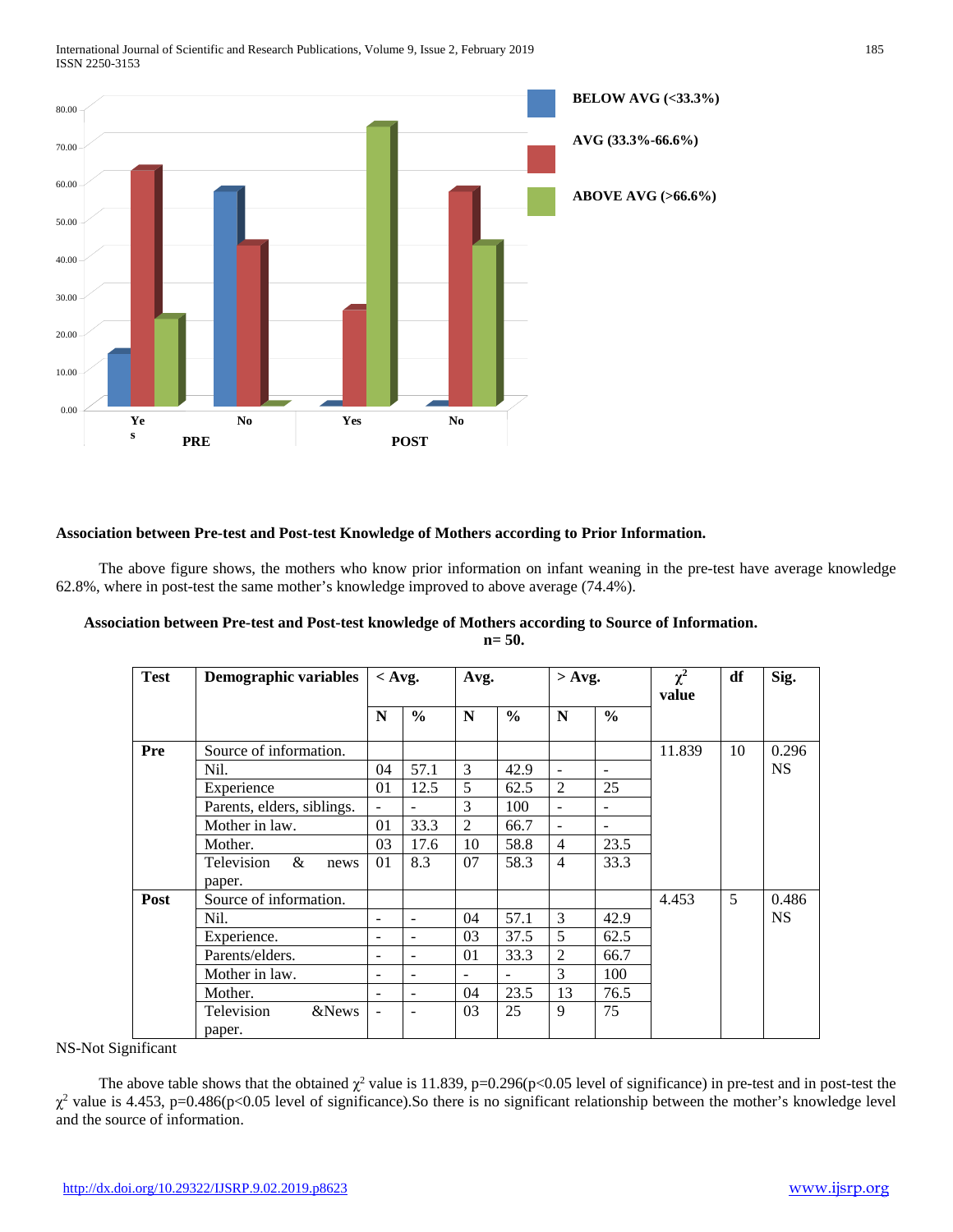## VI. FINDINGS, CONCLUSION FINDINGS OF THE **STUDY**

 The findings were shown that there was a significant difference in pre-test and post-test knowledge scores among mothers.

The mother's knowledge was significantly improved in all areas on weaning. The areas on weaning the areas were importance of weaning, in that there were 98% of the mothers told correctly regarding meaning of weaning. In the area of basic principles, there was 42% of mothers were answered correctly to the adding of new food during weaning in pre test, in contrast 68% were answered correctly in post test. It shows that there was little knowledge gain regarding adding of new foods to an infant. In the area of classification and introduction of weaning food items, there were 82% of mothers answered correctly for an adult food introduction to an infant in pre-test, where as in post-test the percentage of mothers were reduced to 60%. It shows that the mothers were unable to respond for that question after Planned Health Education. In the area of preparation of weaning foods there was 88% mothers were told regarding cleaning of vessels for food preparation in pre-test. In post-test 100% of mothers were responded correctly for that aspect. It shows the effectiveness of Planned Health Education after one week, the mothers were remembered and answered very well.

The obtained mean knowledge score in pre-test was 2 .08, in post-test was 3.66 out of total score 6. The mean score was only half i.e 3.10 and the gain in mean score in the post-test 4.52. The mean knowledge score in the pre-test is 2.60 out of seven total score and the gain in knowledge was only 50% in post-test i.e 3.76. It cautions that nurses should explain in detail about classification of food and introduction of weaning. The pre-test mean knowledge score was 2.70 and post-test mean knowledge score was 3.88 out of total 4. It is highest area of knowledge gain regarding weaning. The pre-test mean knowledge scores 2.14, post-test 3.34. It is the highest gained knowledge score area. Mother's responses range from 46 to 78%.

In the area of problems of weaning an average percent of (37%) mothers were answered correctly in pre-test, where as in post-test 60% of mothers were told correctly regarding problems of weaning.

 The findings were indicated that the pre-test mean score was 12.40 and post-test mean score was 18.22. The obtained't' value was  $9.83$  ( $p<0.01$  level of significance) there was significant difference in pre-test and post-test knowledge.

 No significance was found between knowledge score in pre-test and post- test age, religion, education, type of family, no. of children in the family, age of infant in months, monthly income, before information on infant weaning and source of information. There was significance found between knowledge score in posttest dietary pattern, occupation among mothers of infants, where as same for in pre-test significance was not found.

## VII. CONCLUSION

 The following conclusions were drawn from the findings of the study.

- After the Planned Health Education there was a significant difference in the post-test knowledge scores which shows that exposure to planned health education would result in an increase in knowledge.
- Majority of the mothers have shown a lot of interest to learn about weaning of their infants.

 The relationship between the mother's knowledge on weaning and demographic variables such as age, religion, education, occupation, family income/month, type of family, dietary pattern, no. of children, age of the child in months and previous exposure to information regarding weaning were computed by using chi square test.

 The findings were shown that the Planned Health Education would improve the mother's knowledge on weaning of infants 5- 12 months age. **[Venter C,](http://www.ncbi.nlm.nih.gov/sites/entrez?Db=pubmed&Cmd=Search&Term=%22Venter%20C%22%5BAuthor%5D&itool=EntrezSystem2.PEntrez.Pubmed.Pubmed_ResultsPanel.Pubmed_DiscoveryPanel.Pubmed_RVAbstractPlus) [Pereira B.](http://www.ncbi.nlm.nih.gov/sites/entrez?Db=pubmed&Cmd=Search&Term=%22Pereira%20B%22%5BAuthor%5D&itool=EntrezSystem2.PEntrez.Pubmed.Pubmed_ResultsPanel.Pubmed_DiscoveryPanel.Pubmed_RVAbstractPlus) (2009)** conducted an associative study on "Factors associated with maternal dietary intake, feeding and weaning practices, and the development of food hypersensitivity in the infant. Maternal diet during pregnancy and breastfeeding, as well as infant feeding and weaning practices, may play a role in the development of sensitization to food and food hypersensitivity. The finding of the study stated that maternal dietary intake during pregnancy, and breast-feeding duration did not appear to influence the development of sensitization to food allergens or food hyper sensitivity. Weaning age may affect sensitization to foods and development of food hypersensitivity. A history of allergic disease has very little impact on maternal dietary, feeding, and weaning practices. [22]

 **[Sule SS,](http://www.ncbi.nlm.nih.gov/pubmed?term=%22Sule%20SS%22%5BAuthor%5D) [Onayade AA.](http://www.ncbi.nlm.nih.gov/pubmed?term=%22Onayade%20AA%22%5BAuthor%5D) (2009**) conducted an evaluative study the impact of nutritional education on knowledge, attitude and practices of mothers concerning infants and young children feeding and their children's nutritional status in two semi-urban communities of south-west Nigeria. This is a community intervention study. They were taken 150 mothers of children aged 0-18 months independently from the intervention and control communities through a multi-stage sampling technique. They collected data with the aid of an interviewer-administered questionnaire at baseline and at six months after intervention from both communities to obtain information on feeding of infants and young children. Before intervention, taken mothers and their children from the two communities were comparable in terms of all the parameters assessed. After six months of intervention, mothers who had nutritional education demonstrated better knowledge and attitudes to key infant and young children feeding recommendations. There was also limited improvement in feeding practices in this study, nutritional education of mothers only had positive impact on their level of knowledge and practices on infant and young children feeding. [23]

#### **REFERENCES**

- [1] Ghai OP. Essential pediatrics. 4th ed. New Delhi : Interprient; June 1996. p.44.
- [2] Achar's. Text book of pediatrics. 3rd ed. edited by Viswanathan J. A.B Desai. Chennai: Orient Longman Pvt Ltd, 1999. p. 61-3.
- [3] Benarjee B. An interventions study in malnutrition among infants in a tribal community of West Bengal. Indian Journal of Community Medicine [cited 2009 Jan20]; 2005 30(1): 17. Available from m.p.ward-platt@ncl.ac.uk
- [4] Kanthi Singh, Ministry of human resource department. Department of Women and Child development the Government of India, 2004. Department of Health 2005 weaning: www.fsa.gov.ind.